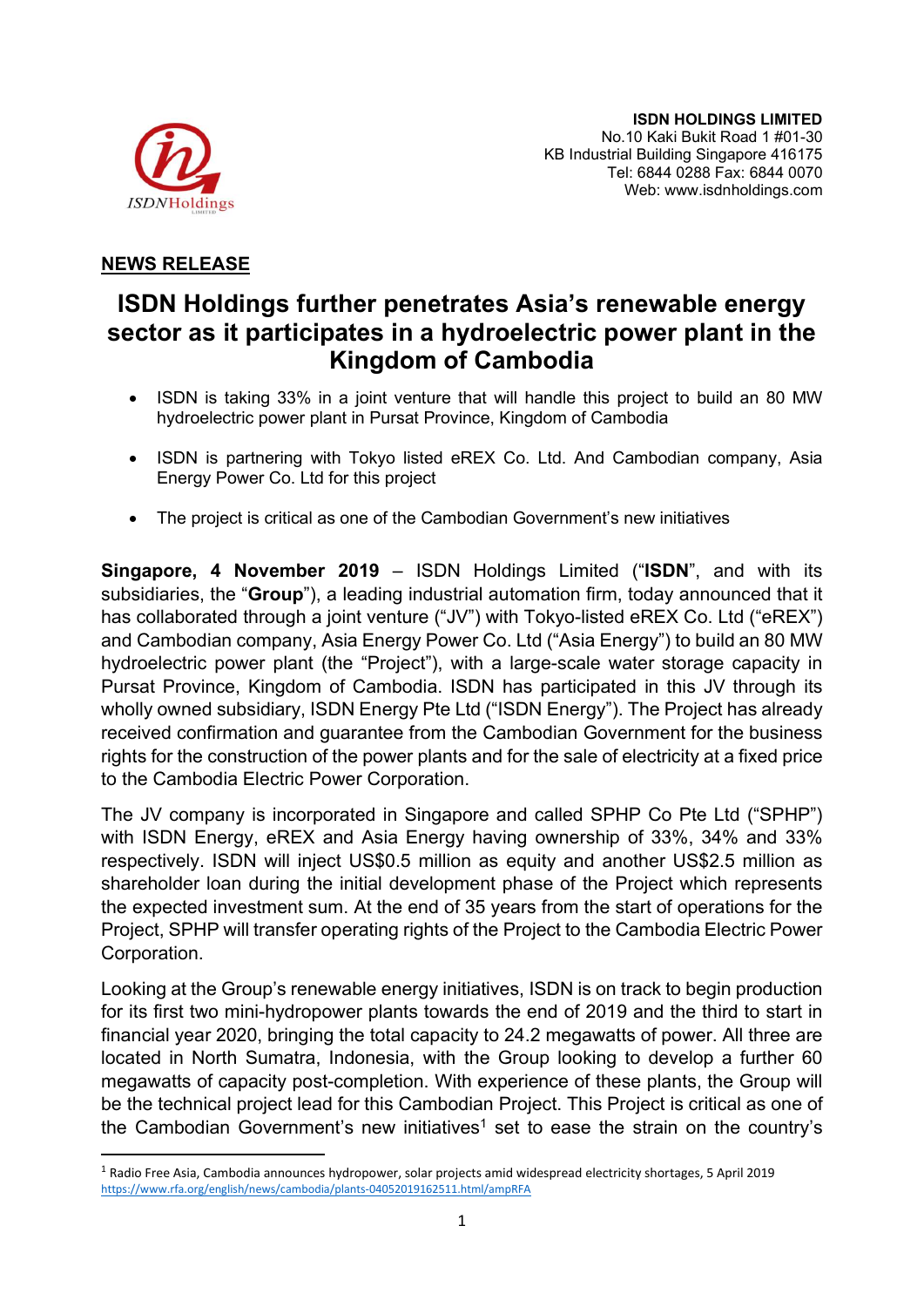electricity grid. On the back of rapid population growth and industry expansion, the Asia Development Bank<sup>2</sup> has projected Cambodia's peak electricity demand to more than double to 2,401 megawatts between 2015 and 2025. The Kingdom of Cambodia's electricity demand is expected to increase by 7.5 times from 2015 to 2040, according to the Economic Research Institute for ASEAN and East Asia's (ERIA) report<sup>3</sup>.

Commenting on this JV, Mr Teo Cher Koon, ISDN's Managing Director and President, said, "In our endeavour to further grow and diversify our greener energy segment, the Group has been looking for lucrative opportunities to penetrate further into Asia's renewable energy sector. In line with our strategy, we are pleased to have the opportunity to build this hydroelectric power plant as one of the clean energy investors to bring clean, affordable, and reliable electricity to the Cambodian people. We seek to extend our expertise in building hydropower plants in Cambodia, helping to alleviate widespread blackouts in the country in the near future."



Conceptual Drawing at Completion





- End -

2 Open Development Cambodia, Energy, updated 21 April 2019 https://opendevelopmentcambodia.net/topics/energy/

<sup>3</sup> Cambodia Basic Energy Plan Report

www.eria.org/uploads/media/CAMBODIA\_BEP\_Fullreport\_1.pdf